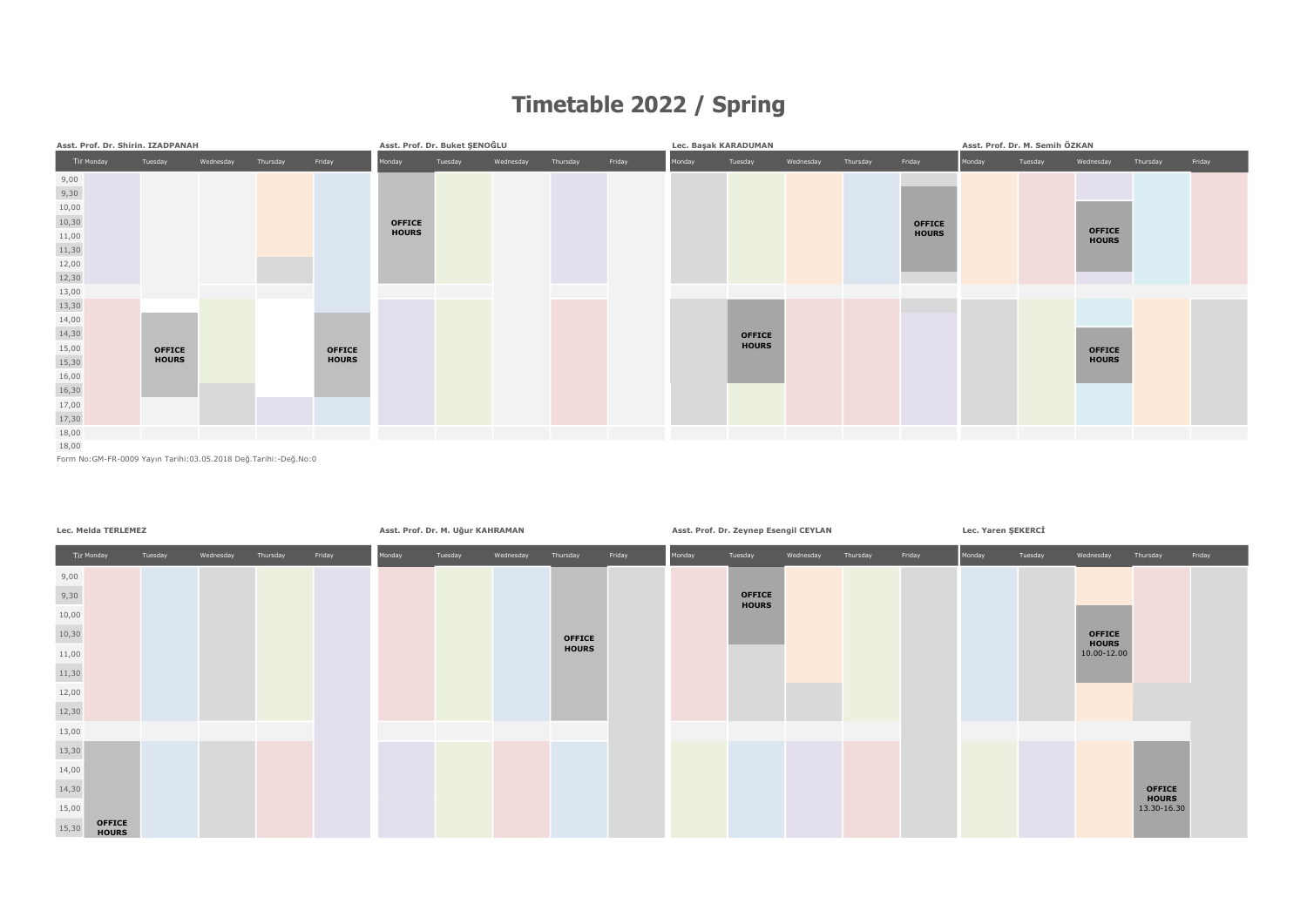



| Prt. Lec. Tuba Şükriye SONER | Prt. Lec. Elif Bakkaloğlu KÜÇÜKMOTOR |           |          |        |        | Prt. Lec. Parla ÖZKUL |           |          |        | Prt. Lec. Birsu Ece KAYA |         |                    |        |        |         |           |          |        |  |
|------------------------------|--------------------------------------|-----------|----------|--------|--------|-----------------------|-----------|----------|--------|--------------------------|---------|--------------------|--------|--------|---------|-----------|----------|--------|--|
| Tir Monday                   | Tuesday                              | Wednesday | Thursday | Friday | Monday | Tuesday               | Wednesday | Thursday | Friday | Monday                   | Tuesday | Wednesday Thursday | Friday | Monday | Tuesday | Wednesday | Thursday | Friday |  |
| 9,00                         |                                      |           |          |        |        |                       |           |          |        |                          |         |                    |        |        |         |           |          |        |  |
| 9,30                         |                                      |           |          |        |        |                       |           |          |        |                          |         |                    |        |        |         |           |          |        |  |
| 10,00                        |                                      |           |          |        |        |                       |           |          |        |                          |         |                    |        |        |         |           |          |        |  |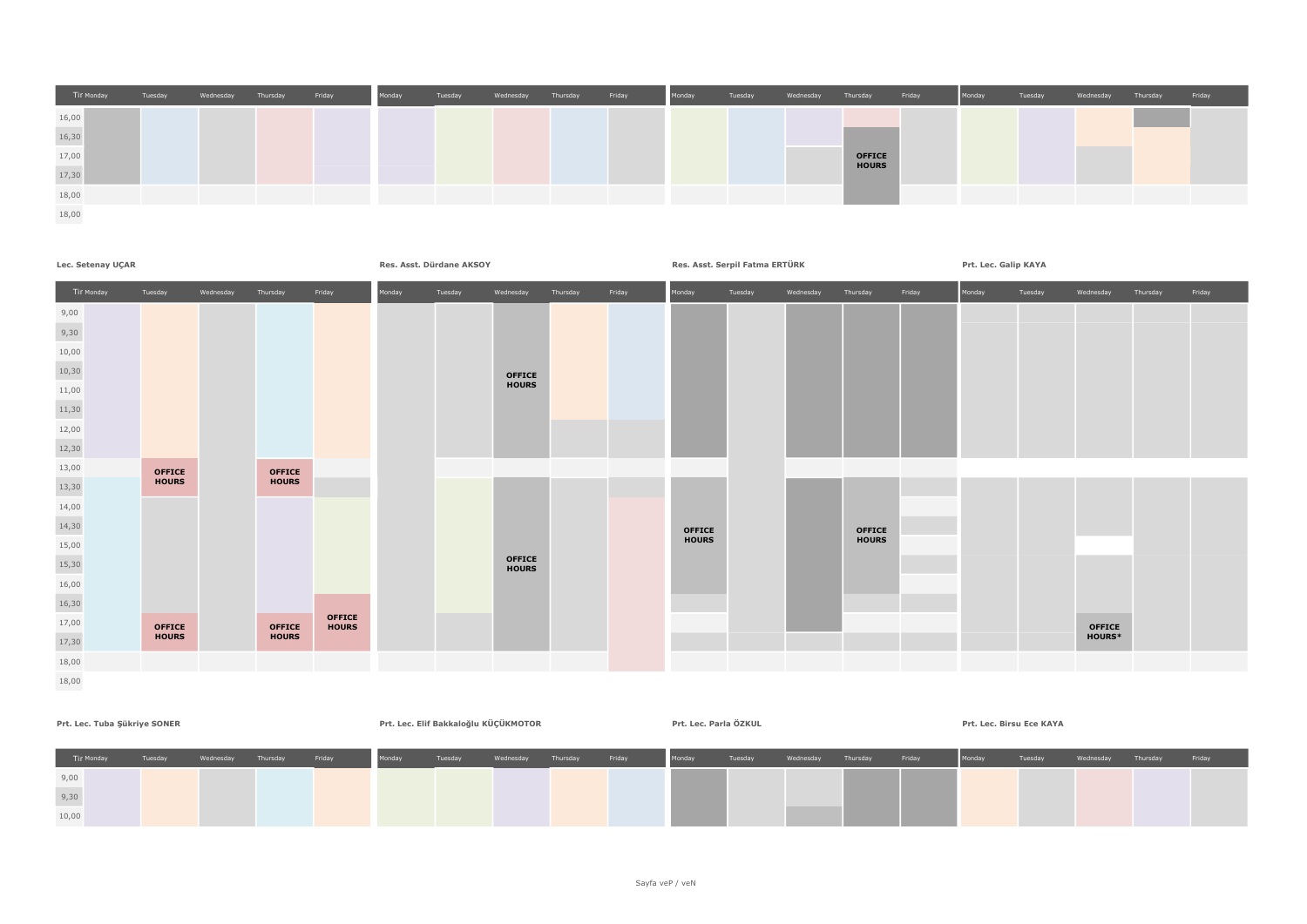| Tir Monday               | Tuesday                      | Wednesday | Thursday | Friday | Monday                        | Tuesday                       | Wednesday | Thursday | Friday | Monday | Tuesday | Wednesday     | Thursday | Friday | Monday | Tuesday                      | Wednesday | Thursday | Friday                       |
|--------------------------|------------------------------|-----------|----------|--------|-------------------------------|-------------------------------|-----------|----------|--------|--------|---------|---------------|----------|--------|--------|------------------------------|-----------|----------|------------------------------|
| 10,30                    |                              |           |          |        |                               |                               |           |          |        |        |         |               |          |        |        |                              |           |          |                              |
| 11,00                    |                              |           |          |        |                               |                               |           |          |        |        |         | <b>OFFICE</b> |          |        |        |                              |           |          |                              |
| 11,30                    |                              |           |          |        |                               |                               |           |          |        |        |         | <b>HOURS*</b> |          |        |        |                              |           |          |                              |
| 12,00                    |                              |           |          |        |                               |                               |           |          |        |        |         |               |          |        |        |                              |           |          |                              |
| <b>Contract</b><br>12,30 |                              |           |          |        |                               |                               |           |          |        |        |         |               |          |        |        |                              |           |          |                              |
| 13,00                    |                              |           |          |        |                               |                               |           |          |        |        |         |               |          |        |        |                              |           |          |                              |
| 13,30                    |                              |           |          |        | <b>OFFICE</b><br><b>HOURS</b> | <b>OFFICE</b><br><b>HOURS</b> |           |          |        |        |         |               |          |        |        |                              |           |          |                              |
| 14,00                    |                              |           |          |        | $*13:00-$<br>15:00            | $*13:00-$<br>15:00            |           |          |        |        |         |               |          |        |        | <b>OFFICE</b>                |           |          | <b>OFFICE</b>                |
| 14,30                    |                              |           |          |        |                               |                               |           |          |        |        |         |               |          |        |        | <b>HOURS*</b><br>13:30-15:30 |           |          | <b>HOURS*</b><br>13:30-15:30 |
| 15,00                    |                              |           |          |        |                               |                               |           |          |        |        |         |               |          |        |        |                              |           |          |                              |
| 15,30                    |                              |           |          |        |                               |                               |           |          |        |        |         |               |          |        |        |                              |           |          |                              |
| 16,00                    |                              |           |          |        |                               |                               |           |          |        |        |         |               |          |        |        |                              |           |          |                              |
| 16,30                    |                              |           |          |        |                               |                               |           |          |        |        |         |               |          |        |        |                              |           |          |                              |
| 17,00                    | <b>OFFICE</b>                |           |          |        |                               |                               |           |          |        |        |         |               |          |        |        |                              |           |          |                              |
| 17,30                    | <b>HOURS*</b><br>17:00-19:00 |           |          |        |                               |                               |           |          |        |        |         |               |          |        |        |                              |           |          |                              |
| $18,00\,$                |                              |           |          |        |                               |                               |           |          |        |        |         |               |          |        |        |                              |           |          |                              |
| 18,00                    |                              |           |          |        |                               |                               |           |          |        |        |         |               |          |        |        |                              |           |          |                              |

## Prt. Lec. Kadir Emre BAKIR

|       | Tir Monday                     | Tuesday | Wednesday | Thursday | Friday |
|-------|--------------------------------|---------|-----------|----------|--------|
| 9,00  |                                |         |           |          |        |
| 9,30  |                                |         |           |          |        |
| 10,00 |                                |         |           |          |        |
| 10,30 |                                |         |           |          |        |
| 11,00 | <b>OFFICE</b><br><b>HOURS*</b> |         |           |          |        |
| 11,30 |                                |         |           |          |        |
| 12,00 |                                |         |           |          |        |
| 12,30 |                                |         |           |          |        |
| 13,00 |                                |         |           |          |        |
| 13,30 |                                |         |           |          |        |
| 14,00 |                                |         |           |          |        |
| 14,30 |                                |         |           |          |        |
| 15,00 |                                |         |           |          |        |
| 15,30 |                                |         |           |          |        |
| 16,00 |                                |         |           |          |        |
| 16,30 |                                |         |           |          |        |